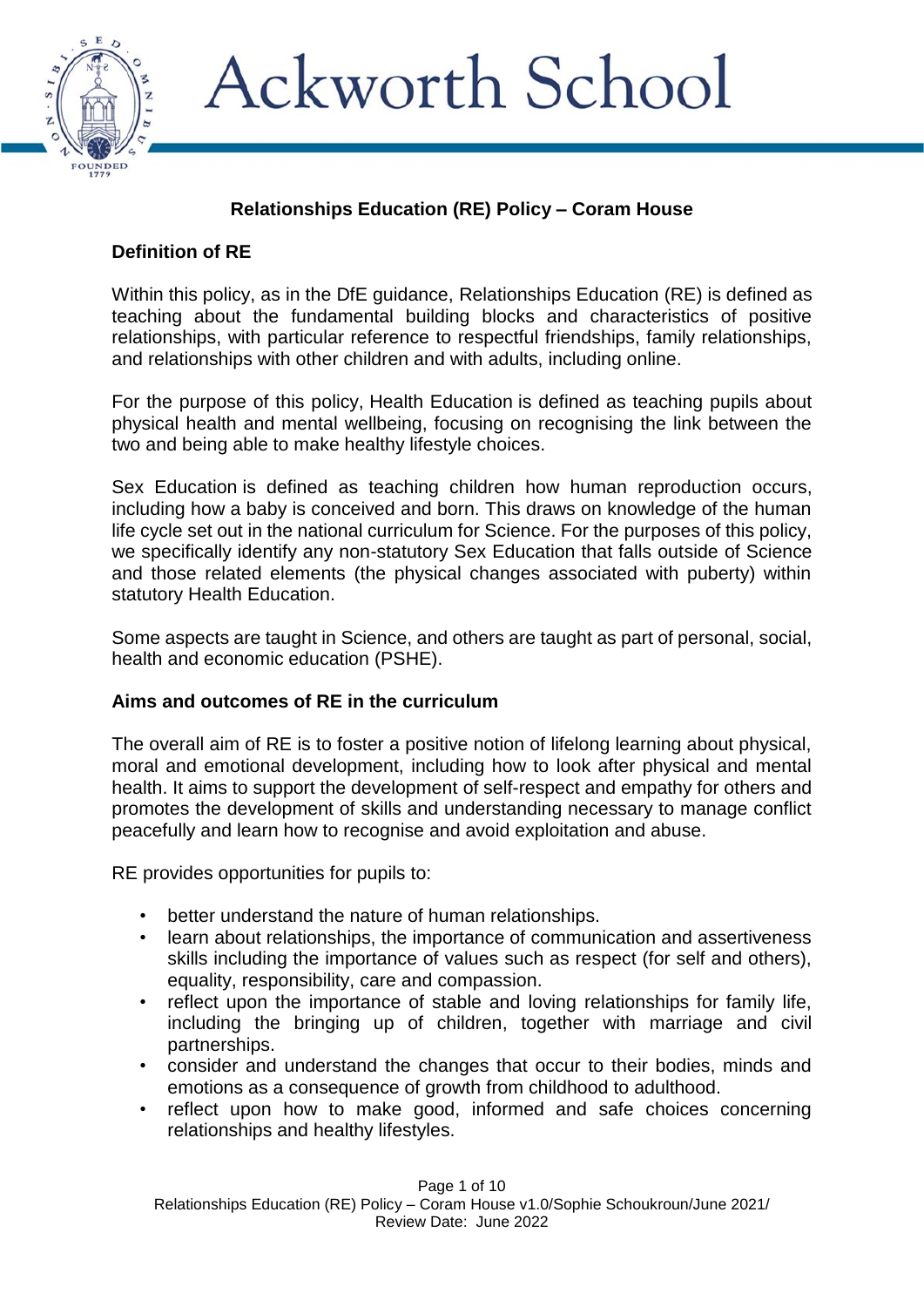

The RE programme at Coram House reflects our ethos, and demonstrates and promotes the following:

- the value of respect, care and love
- valuing family life within stable, loving and committed relationships
- acceptance of same sex unions as offering stable, loving and committed relationships to nurture children
- respect for self and others
- respect for rights and responsibilities within relationships
- appreciate that different, successful family structures exist
- understanding diversity regarding religion, gender, culture and sexual orientation
- importance of striving to reduce intolerance and discrimination based on sexual orientation, disability, ethnicity, religion and gender
- acceptance of difference and diversity
- promote gender equality and equality in relationships
- challenge gender stereotypes and inequality.

Our RE and HE curriculum are embedded within our PSHE curriculum. The key objectives of the statutory Relationships Education curriculum are outlined below:

### **Families and people who care for me**

Children should know:

- that families are important for children growing up because they can give love, security and stability.
- the characteristics of healthy family life, commitment to each other, including in times of difficulty, protection and care for children and other family members, the importance of spending time together and sharing each other's lives.
- that others' families, either in school or in the wider world, sometimes look different from their family, but that they should respect those differences and know that other children's families are also characterised by love and care.
- that stable, caring relationships, which may be of different types, are at the heart of happy families, and are important for children's security as they grow up.
- that marriage represents a formal and legally recognised commitment of two people to each other which is intended to be lifelong.
- how to recognise if family relationships are making them feel unhappy or unsafe, and how to seek help or advice from others if needed.

# **Caring friendships**

Children should know: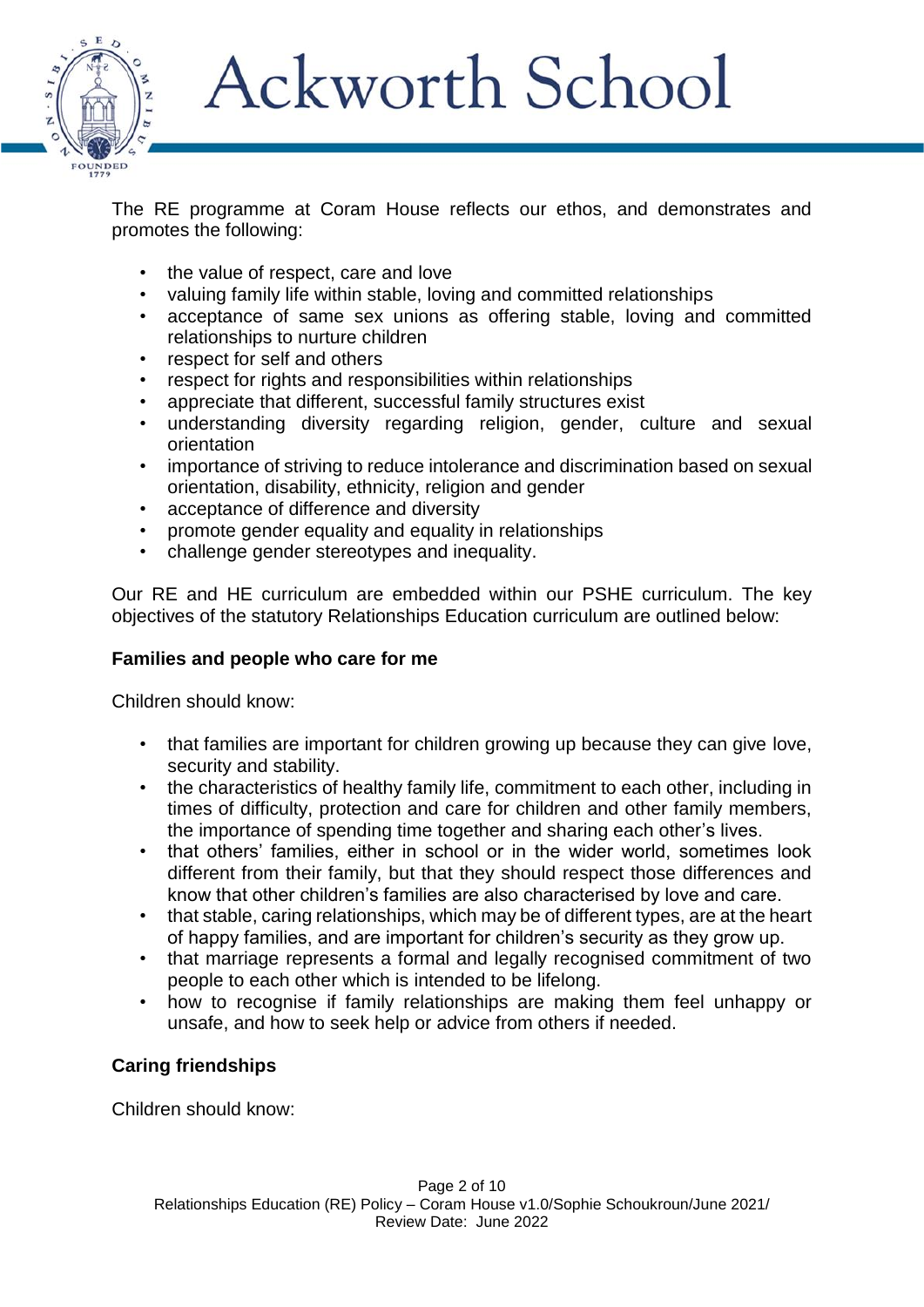

- how important friendships are in making us feel happy and secure, and how people choose and make friends.
- the characteristics of friendships, including mutual respect, truthfulness, trustworthiness, loyalty, kindness, generosity, trust, sharing interests and experiences and support with problems and difficulties.
- that healthy friendships are positive and welcoming towards others, and do not make others feel lonely or excluded.
- that most friendships have ups and downs, and that these can often be worked through so that the friendship is repaired or even strengthened, and that resorting to physically or verbally aggressive behaviour is never right.
- how to recognise who to trust and who not to trust, how to judge when a friendship is making them feel unhappy or uncomfortable, managing conflict, how to manage these situations and how to seek help or advice from others, if needed.

# **Respectful relationships**

Children should know:

- the importance of respecting others, even when they are very different from them (for example, physically, in character, personality or backgrounds), or make different choices or have different preferences or beliefs.
- practical steps they can take in a range of different contexts to improve or support respectful relationships.
- the conventions of courtesy and manners.
- the importance of self-respect and how this links to their own happiness.
- that in school and in wider society they can expect to be treated with respect by others, and that in turn they should show due respect to others, including those in positions of authority.
- about different types of bullying (including cyberbullying), the impact of bullying, responsibilities of bystanders (primarily reporting bullying to an adult) and how to get help.
- what a stereotype is, and how stereotypes can be unfair, negative or destructive.
- the importance of permission-seeking and granting in relationships with friends, peers and adults.

### **Online relationships**

Children should know:

• that people sometimes behave differently online, including by pretending to be someone they are not.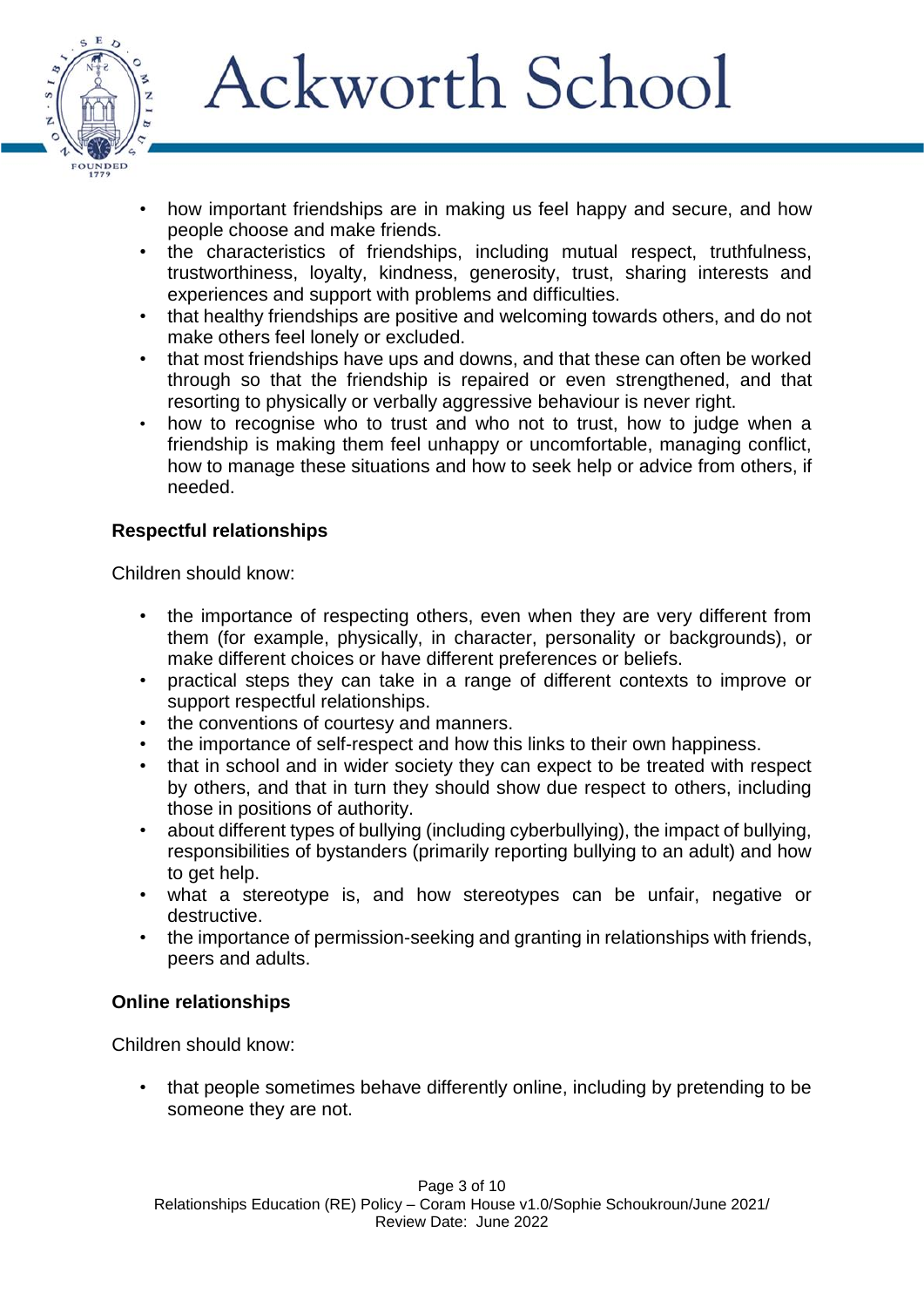

- that the same principles apply to online relationships as to face-to-face relationships, including the importance of respect for others online including when we are anonymous.
- the rules and principles for keeping safe online, how to recognise risks, harmful content and contact, and how to report them.
- how to critically consider their online friendships and sources of information including awareness of the risks associated with people they have never met.
- how information and data is shared and used online.

## **Being safe**

Children should know:

- what sorts of boundaries are appropriate in friendships with peers and others (including in a digital context).
- about the concept of privacy and the implications of it for both children and adults; including that it is not always right to keep secrets if they relate to being safe.
- that each person's body belongs to them, and the differences between appropriate and inappropriate or unsafe physical, and other, contact.
- how to respond safely and appropriately to adults they may encounter (in all contexts, including online) whom they do not know.
- how to recognise and report feelings of being unsafe or feeling bad about any adult and others.
- how to ask for advice or help for themselves or others, and to keep trying until they are heard.
- how to report concerns or abuse, and the vocabulary and confidence needed to do so.
- where to get advice eg family, school and/or other sources.

# **Mental wellbeing**

Children should know:

- that mental wellbeing is a normal part of daily life, in the same way as physical health.
- that there is a normal range of emotions (e.g. happiness, sadness, anger, fear, surprise, nervousness) and scale of emotions that all humans experience in relation to different experiences and situations.
- how to recognise and talk about their emotions, including having a varied vocabulary of words to use when talking about their own and others' feelings.
- how to judge whether what they are feeling and how they are behaving is appropriate and proportionate.
- the benefits of physical exercise, time outdoors, community participation, voluntary and service-based activity on mental wellbeing and happiness.

Page 4 of 10

Relationships Education (RE) Policy – Coram House v1.0/Sophie Schoukroun/June 2021/ Review Date: June 2022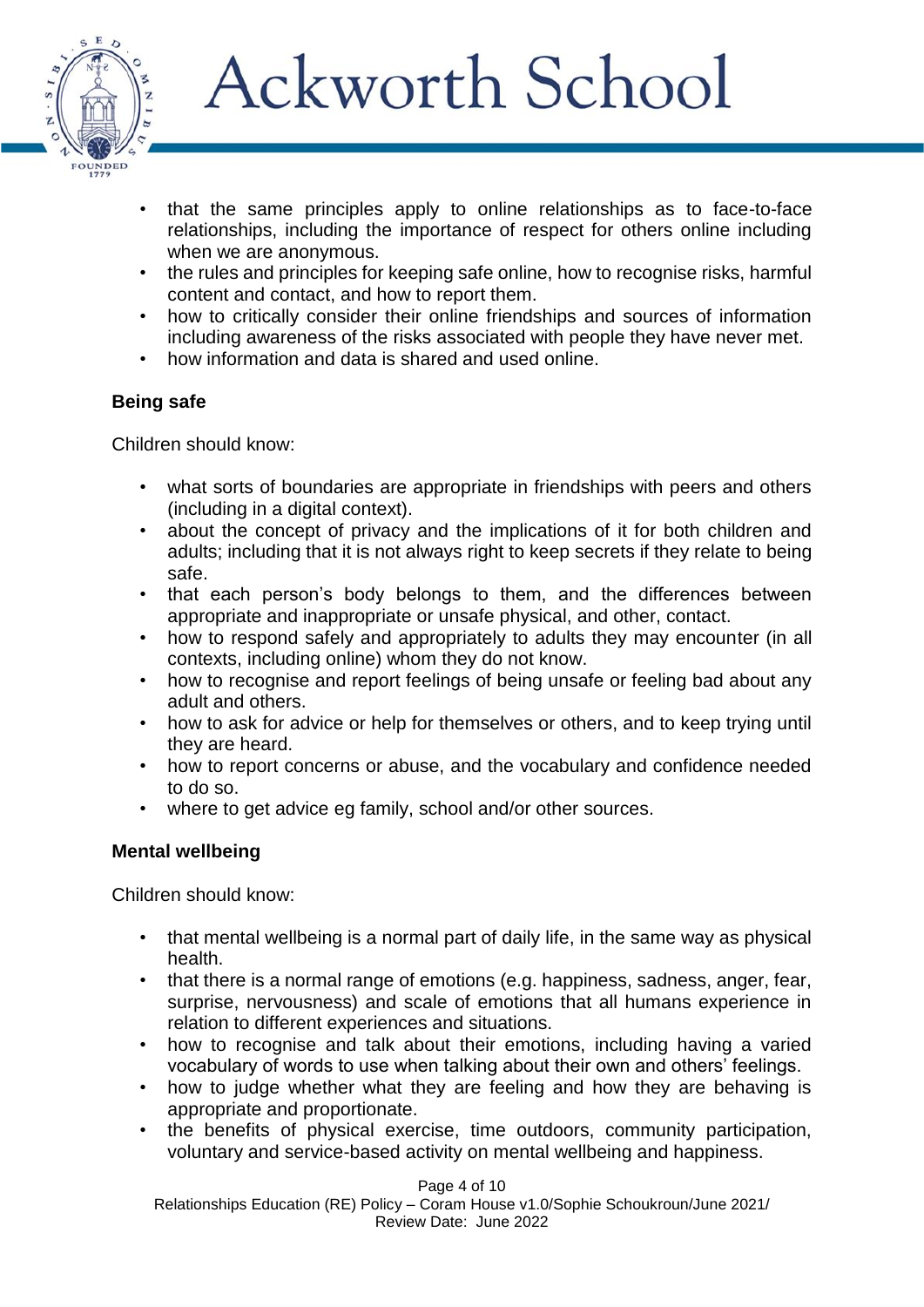

- simple self-care techniques, including the importance of rest, time spent with friends and family and the benefits of hobbies and interests.
- isolation and loneliness can affect children and that it is very important for children to discuss their feelings with an adult and seek support.
- that bullying (including cyberbullying) has a negative and often lasting impact on mental wellbeing.
- where and how to seek support (including recognising the triggers for seeking support), including whom in school they should speak to if they are worried about their own or someone else's mental wellbeing or ability to control their emotions (including issues arising online).
- it is common for people to experience mental ill health. For many people who do, the problems can be resolved if the right support is made available, especially if accessed early enough.

## **Internet safety and harms**

Children should know:

- that for most people the internet is an integral part of life and has many benefits.
- about the benefits of rationing time spent online, the risks of excessive time spent on electronic devices and the impact of positive and negative content online on their own and others' mental and physical wellbeing.
- how to consider the effect of their online actions on others and know how to recognise and display respectful behaviour online and the importance of keeping personal information private.
- why social media, some computer games and online gaming, for example, are age restricted.
- that the internet can also be a negative place where online abuse, trolling, bullying and harassment can take place, which can have a negative impact on mental health.
- how to be a discerning consumer of information online including understanding that information, including that from search engines, is ranked, selected and targeted.
- where and how to report concerns and get support with issues online.

# **Physical health and fitness**

Children should know:

- the characteristics and mental and physical benefits of an active lifestyle.
- the importance of building regular exercise into daily and weekly routines and how to achieve this; for example walking or cycling to school, a daily active mile or other forms of regular, vigorous exercise.
- the risks associated with an inactive lifestyle (including obesity).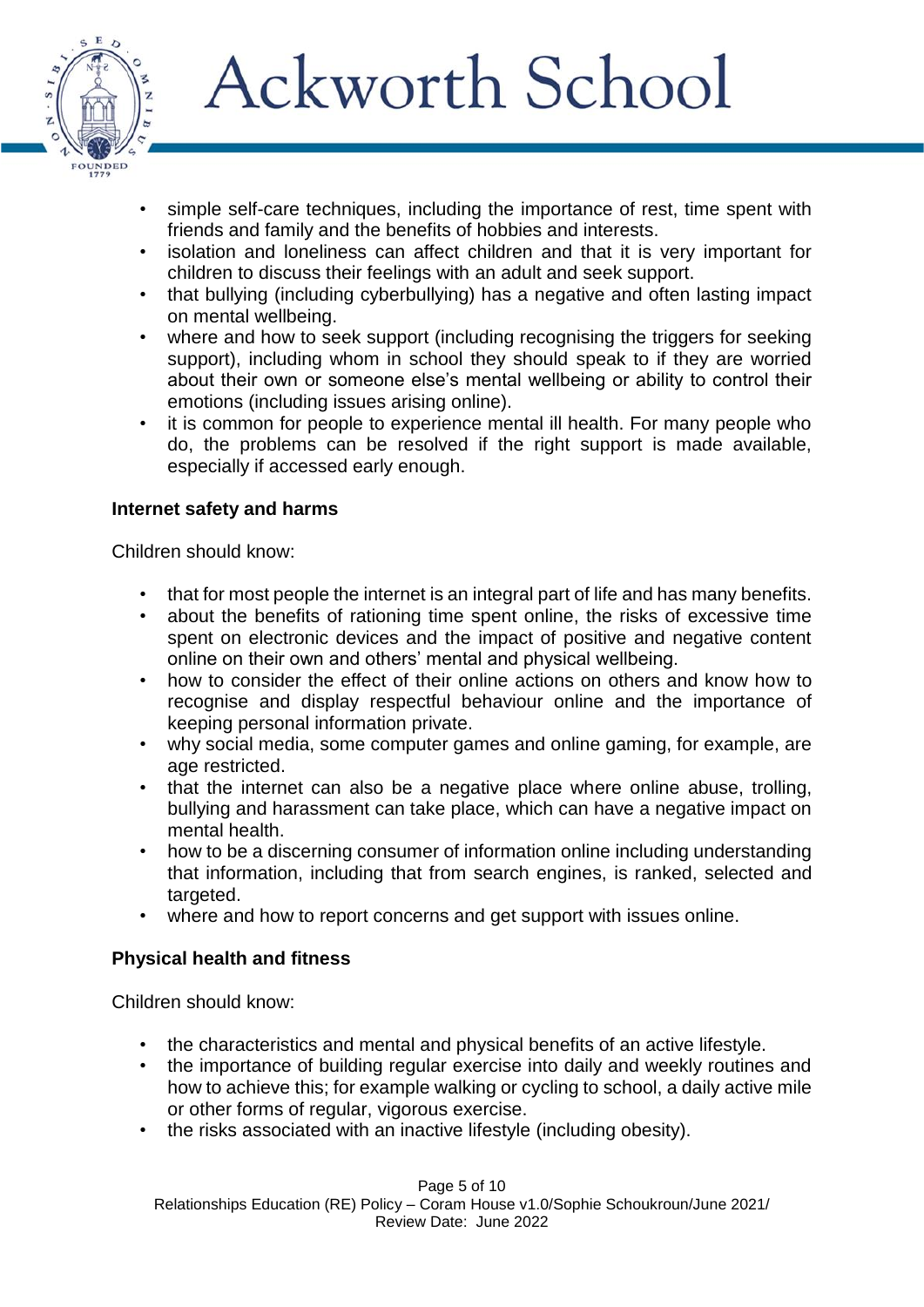

• how and when to seek support including which adults to speak to in school if they are worried about their health.

### **Healthy eating**

Children should know:

- what constitutes a healthy diet (including understanding calories and other nutritional content).
- the principles of planning and preparing a range of healthy meals.
- the characteristics of a poor diet and risks associated with unhealthy eating (including, for example, obesity and tooth decay) and other behaviours (e.g. the impact of alcohol on diet or health).

#### **Drugs, alcohol and tobacco**

Children should know the facts about legal and illegal harmful substances and associated risks, including smoking, alcohol use and drug-taking.

#### **Health and prevention**

Children should know:

- how to recognise early signs of physical illness, such as weight loss, or unexplained changes to the body.
- about safe and unsafe exposure to the sun, and how to reduce the risk of sun damage, including skin cancer.
- the importance of sufficient good quality sleep for good health and that a lack of sleep can affect weight, mood and ability to learn.
- about dental health and the benefits of good oral hygiene and dental flossing, including regular check-ups at the dentist.
- about personal hygiene and germs including bacteria, viruses, how they are spread and treated, and the importance of handwashing.
- the facts and science relating to allergies, immunisation and vaccination.

### **Basic first aid**

Children should know:

- how to make a clear and efficient call to emergency services if necessary.
- concepts of basic first-aid, for example dealing with common injuries, including head injuries.

### **Changing adolescent body**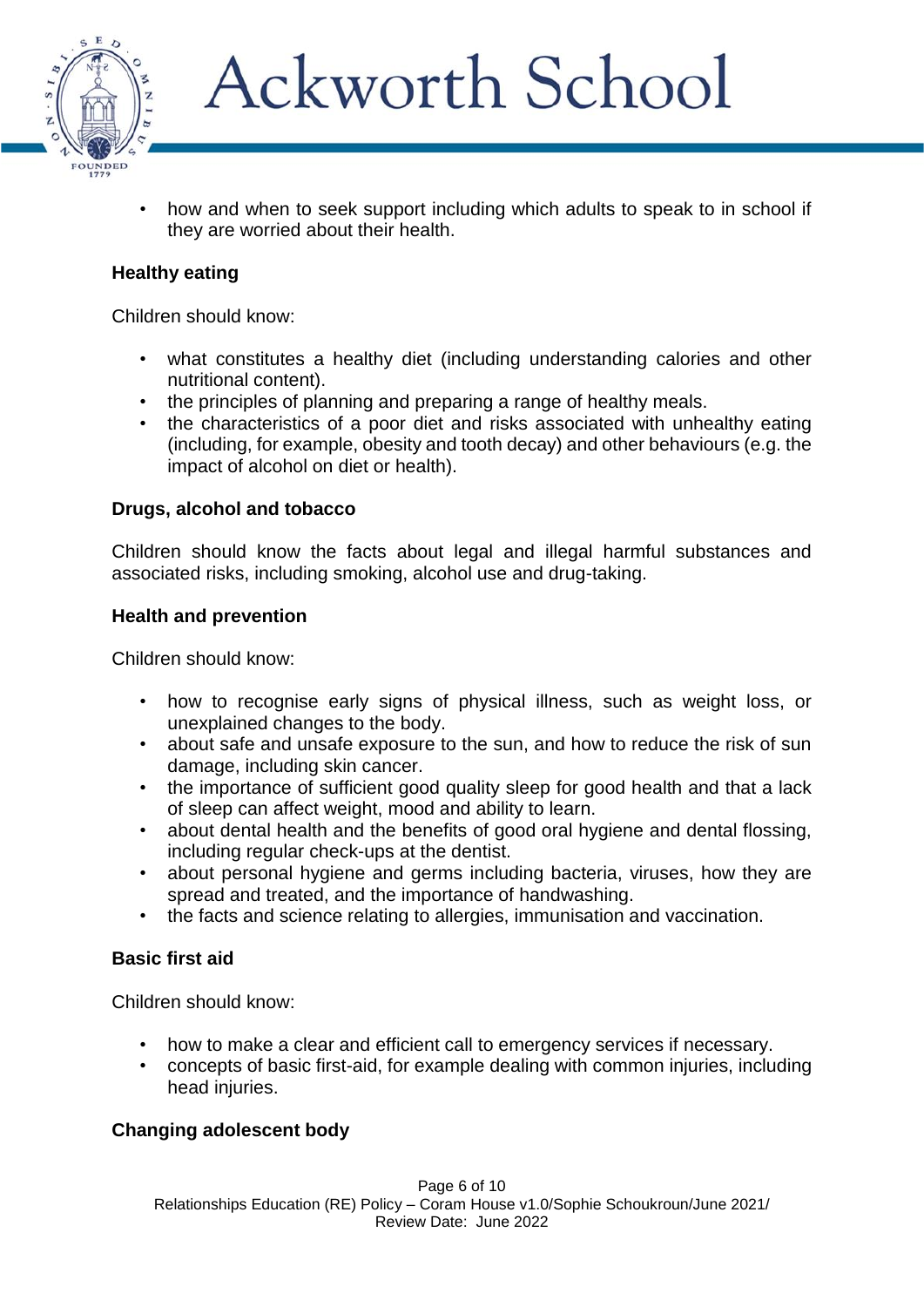

Children should know:

- key facts about puberty and the changing adolescent body, particularly from age 9 through to age 11, including physical and emotional changes.
- about menstrual wellbeing including the key facts about the menstrual cycle.

# **Organisation and delivery**

RE is not delivered in isolation, but firmly embedded in all curriculum areas including Personal, Social, Health and Economic (PSHE) education, Citizenship and Science. At Coram House, the main RE content is delivered as part of a wider topic to provide a context for learning. Many aspects of RE are taught throughout the year, whilst some specific age-related aspects are delivered at a pre-planned point during the year in order that parents are informed and can be involved in supporting their child.

RE is normally delivered by class teachers in mixed gender groups other than when it is deemed more appropriate for topics to be covered in single sex groups, mainly in Years 5 and 6 to discuss changing adolescent bodies, puberty and RSE.

PSHE ground rules are used in all PSHE and RE lessons. RE is taught in a safe, nonjudgmental environment where adults and children are confident that they will be respected.

Specific ground rules are established at the beginning of the RE work, in addition to those already used in the classroom. As a minimum, ground rules are likely to include the following basic guidelines:

Listen politely to each other Everyone gets a turn to speak, if they want to Everyone has a right not to speak Everyone's contribution is respected We do not ask or have to answer any personal questions We use anatomically correct language when we have learnt it

Pupils are able to ask anonymous questions by writing a note for the class question box. This box can be found in every class. There is also a post box in the library.

Correct medical vocabulary will be used throughout the RE and PSHE curriculum. RE is delivered through a varied range of activities, which promote dialogue and understanding. These include: circle time, active teaching and learning, role play/scenarios, card sorting and discussions.

The School nurse and external agencies can be invited to support the delivery of RE and RSE. Ackworth School (the School) should ensure that the content is ageappropriate, accessible for the pupils and meets the full range of pupils' needs (e.g.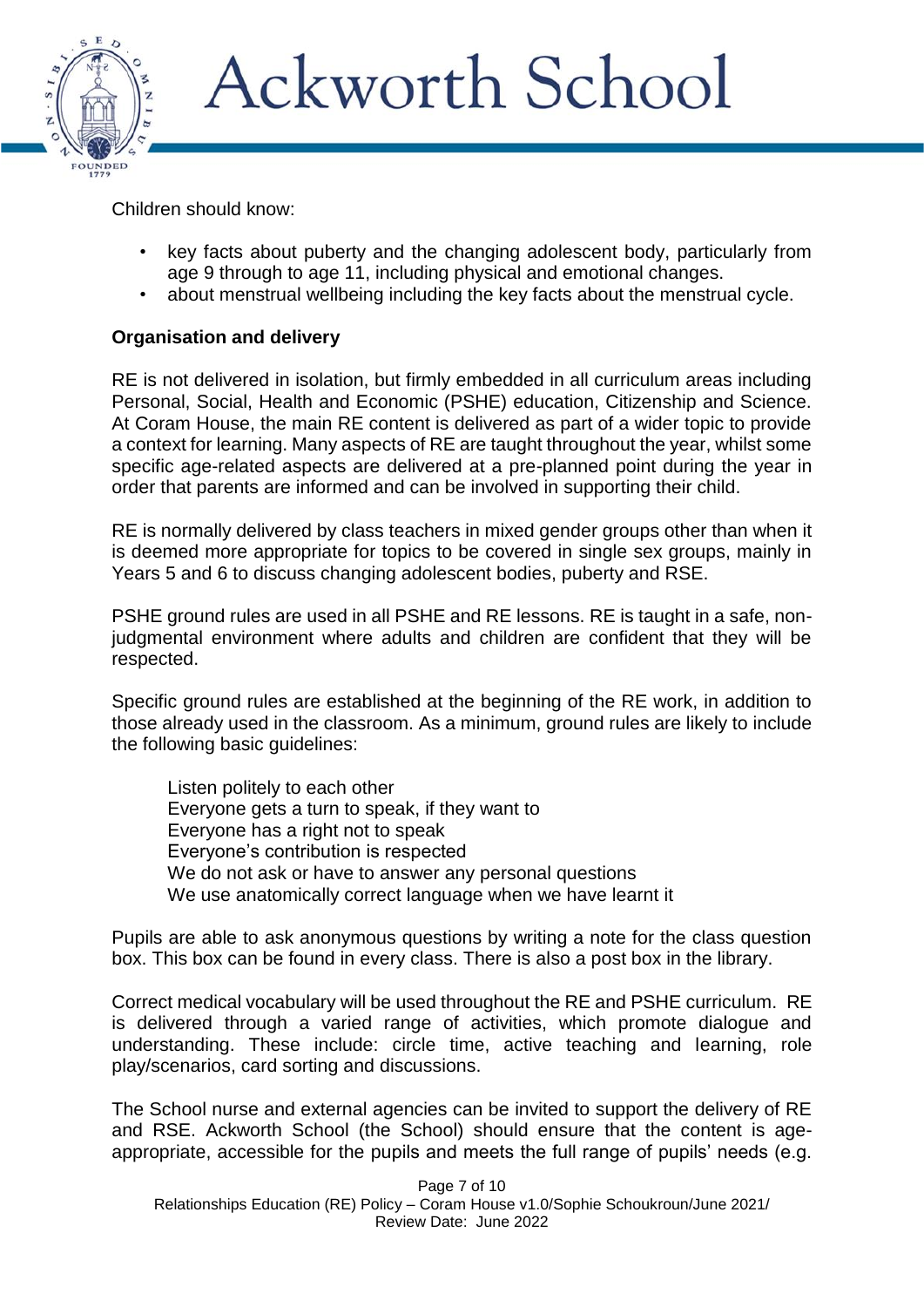

special educational needs) prior to the visit. The School will make sure that visitors understand how safeguarding reports should be dealt with in line with school policy.

### **Inclusion and equal opportunities**

The RE policy reflects, and is line with, the school's equal opportunities policy. The school ensures that the RE curriculum is inclusive, appropriate and relevant to all pupils, including those with SEN and disabilities. Teachers ensure that the content, approach and use of inclusive language reflect the diversity of the school community, and help all pupils feel valued and included, regardless of their gender, ability, disability, experiences and family background. RE strives to meet the needs of all pupils regardless of their developing sexuality and deals honestly and sensitively with sexual orientation, answers appropriate questions and offers support.

Pupils learn from an early age that there are many different types of "family". In KS2, pupils are taught that the term "relationship" may refer to two people of the same or different: gender, ethnicity, religion/belief, disability. These areas of learning are taught within the context of family life, taking care to ensure that there is no stigmatisation of children based on their home circumstances (families can include single parent families, LGBT parents, families headed by grandparents, adoptive parents, foster parents/carers amongst other structures) along with reflecting sensitively that some children may have a different structure of support around them (for example: looked after children or young carers)

. In upper KS2, pupils will be given opportunities to discuss specific issues related to puberty in single sex groups.

### **Right of withdrawal**

As previously stated the RSE curriculum consists of both statutory and non-statutory elements:

- Parents do have the right to withdraw their children from the non-statutory/nonscience components of sex education within RSE.
- Parents do not have the right to withdraw their children from statutory relationships education, health education or the science curriculum.

Coram House will inform parents when aspects of the sex education programme are taught. Parents wanting to withdraw their children are invited to speak to the class teacher. The class teacher will explore the concern of the parents and the possibility of adjusting the programme or approach and will discuss any impact that withdrawal may have on the child. He/she will talk with the parents about the possible negative experiences or feelings that may result from withdrawal of the child and the ways in which these may be minimised. If the parent still wishes to withdraw the child, requests for withdrawal should be put in writing and addressed to the Headteacher. Once a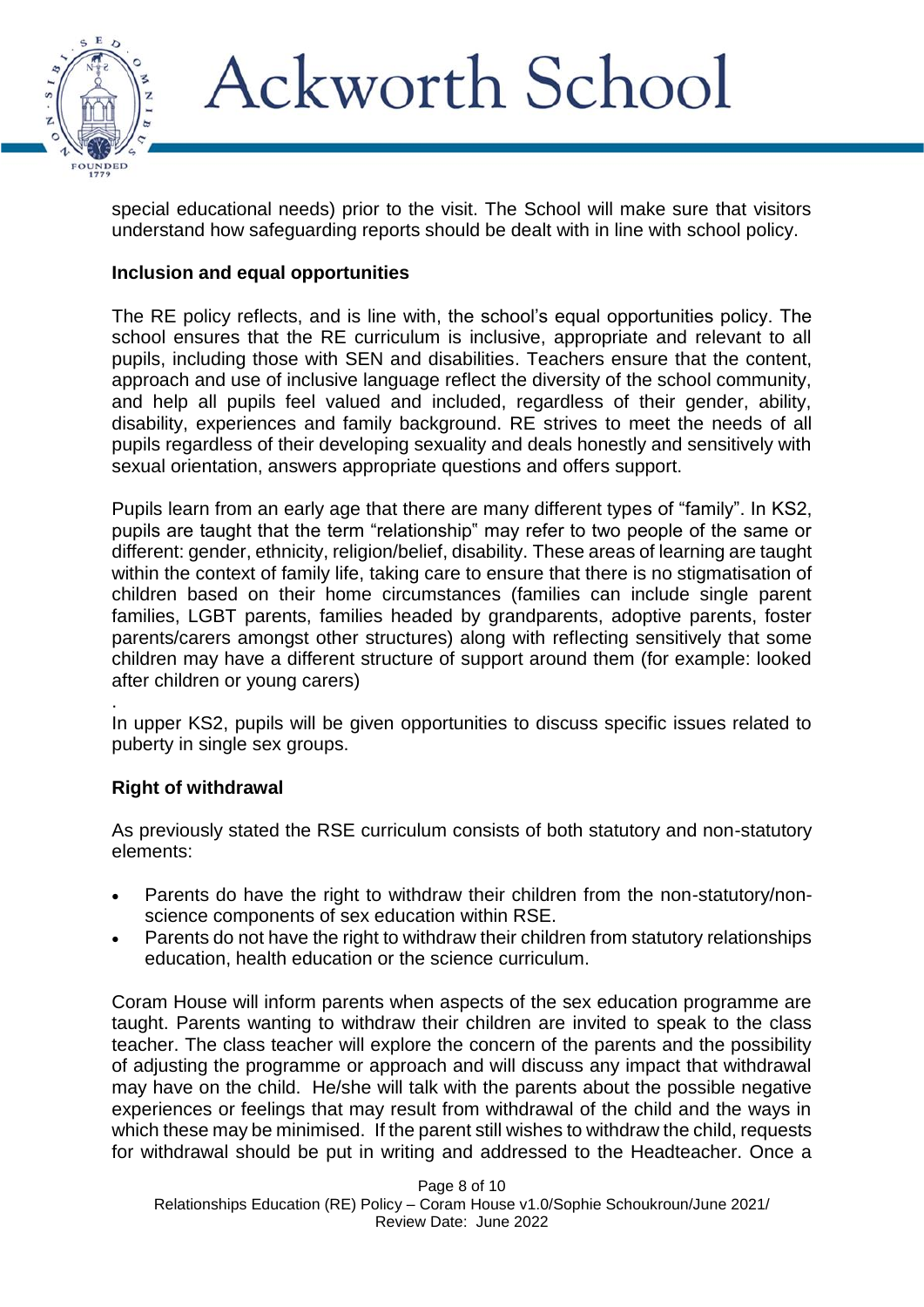

child has been withdrawn, they cannot take part in sex education until the request for withdrawal has been removed. Alternative work will be given to pupils who are withdrawn from sex education and that child will go to another class for the duration of the lesson.

However, in view of the cross-curricular nature of the school's teaching, it is impossible to guarantee that any child will be excluded from discussions of RE matters which arise outside specific sex education classes.

#### **Questions raised by pupils**

Establishing a safe, open and positive learning environment, built on trusting relationships between all members of the class community is vital to successful and effective teaching and learning within this subject.

A set of ground rules is established prior to the unit of work so that both teachers and pupils are working within a safe environment where they will not feel embarrassed or anxious during discussions.

Questions raised by children should be answered honestly and with a degree of detail appropriate to the child's age and stage of development. Teachers will use their professional skill and discretion before answering questions and if necessary will deal with questions on an individual basis after the lesson. Where pupils' questions require a response that goes beyond the prescribed programme of study for the year group, they are encouraged to ask the question at home. Where appropriate, teachers will discuss a child's concerns with the child's parents.

Teachers are aware that effective RE, which brings an understanding of what is and is not acceptable in a relationship, can lead to the disclosure of a safeguarding issue. The usual standards of confidentiality between child and teacher will be observed, except where a child's question might suggest the possibility of abuse. Teacher will refer to the Designated Safeguarding Lead if they are concerned or believe any pupil to be at risk.

#### **Review, assessment and evaluation monitoring**

Monitoring of the RE Policy is the responsibility of the Headteacher, the Safeguarding governor, and the PSHE leader.

The school will assess the effectiveness of the aims, content and methods in promoting pupils' learning by lesson observation, sampling teachers' planning and feedback from surveys of pupils and parents. The effectiveness of the RE programme will be evaluated by assessing children's learning and implementing change if required.